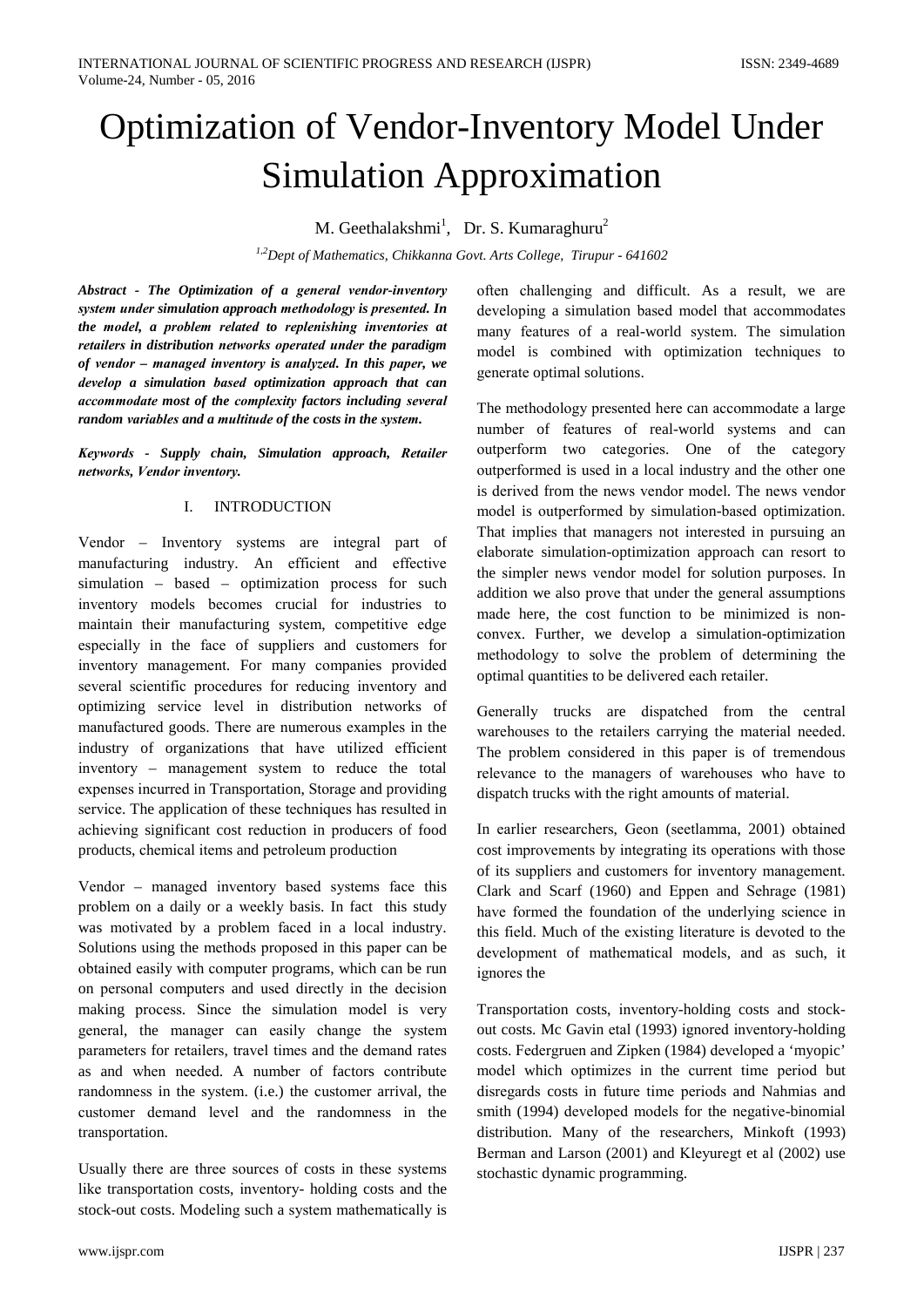#### MATHEMATICAL MODEL DESCRIPTION II.

The problem considered in this paper is to determine the optimal quantities to be delivered from the warehouse.

## 2.1 Problem Description

Our model considers the following costs to find the optimal solutions.

- a. Inventory-holding costs
- $h_{-}$ Stock-out costs
- **Transportation costs**  $\mathbf{c}$

The random variables governing our system are, the interarrival time of customers at each retailer, the quantity demanded by the customers, the service time for each truck and the travel time between the customer and the retailers and the same between the retailers. We have assumed that each retailer is distinct and has pivot values for the system parameters. Our objective is to minimize the average cost per unit time of operating the entire system.

## 2.2 Simulation-based Model Description

## **Assumptions & Notations**

## **Assumptions**

- Each retailer is not constant (distinct)  $(i)$
- System parameters are unique values  $(ii)$
- (iii) Arrival rate of customers for the inventoryholding costs and stock-out costs are different for each retailer

### **Notations**

 $q_i$  = the quantity to be delivered

 $i =$  particular retailer

 $n =$  number of retailers

 $\overline{q} = (q_1 q_2 q_3$ <sub>-------</sub>  $q_n$ ) delivery quantities

 $LS_i(\overline{q},t)$  = total number of Lost sales at time 't' in the simulation (time starts at 0) at the  $i^{th}$  retailer

 $PI_{i}(\overline{q},t)$  = positive inventory at time t at the  $i^{th}$ retailer.

 $[OC]_{ir}$  = operating cost per unit time

 $SO_i^i$  = the stock-out cost/ unit quantity of the sales lost at the  $i^{th}$  retailer

 $HC_s^i$  = the inventory-holding cost/quantity at the i<sup>th</sup> retailer.

The problem is to determine the solution vector  $\overline{q}$  in order to minimize the average cost/unit time.

(i.e.) 
$$
AV(\overline{q}) = [OC]_{ir} \sum_{r=1}^{n} q_i + \sum_{\substack{i=1 \ i \to \infty}}^{n} \frac{Lt[av]_i(\overline{q}, t)}{t}
$$
 (1)

Where

$$
[av]_i(\overline{q},t) = [SO]_i^t [LS]_i(\overline{q},t) + [HC]_s^t \int_0^t [PI](\overline{q},\tau) d\tau
$$
\n(2)

Such that  $q_i \ge 0$ , for i = 1, 2, 3, ------ n

In equation (1),  $[OC]_{ir} \sum_{i=1}^{n} q_i$ , represents the transport

costs, the second term denotes the expected cost of stockouts and holding inventory on a unit time basis.

In equation  $(2)$ , the R.H.S denotes the costs due to stockouts and the second term denotes the cost of holding inventory.

The First term in equation (2),  $[SO_{\nu}^{\dagger}[LS_{\nu}(\overline{q},t)]$  is evaluated with a separate counter for the  $i^{th}$  retailer that is incremented wherever a lost sales occurs at the  $i<sup>th</sup>$ retailer, while the second term is evaluated as follows.

(i.e.) 
$$
\left[HC\right]_s^i \int\limits_0^t \left[PI\right](\overline{q}, \tau) d\tau = \sum_{j=0}^\infty J \delta_j(i, t)
$$

Where  $\delta_i(i,t)$  denotes the total duration of time interval starting from time 0 until the simulation clock strikes t, during which the  $i^{th}$  retailer has j units of positive inventory,  $\delta_i(i,t)$  can be easily valuated in the simulation program.

Derivatives can be calculated numerically with a finite difference technique under the simulation perturbation methodology.

(i.e.) 
$$
\overline{x} \leftarrow \overline{x} - \mu \nabla f(x)
$$

Where

$$
\nabla f(x) = \left\{ \frac{\partial f(\overline{x})}{\partial x(1)}, \frac{\partial f(\overline{x})}{\partial x(2)}, \cdots - - - \frac{\partial f(\overline{x})}{\partial x(n)} \right\}
$$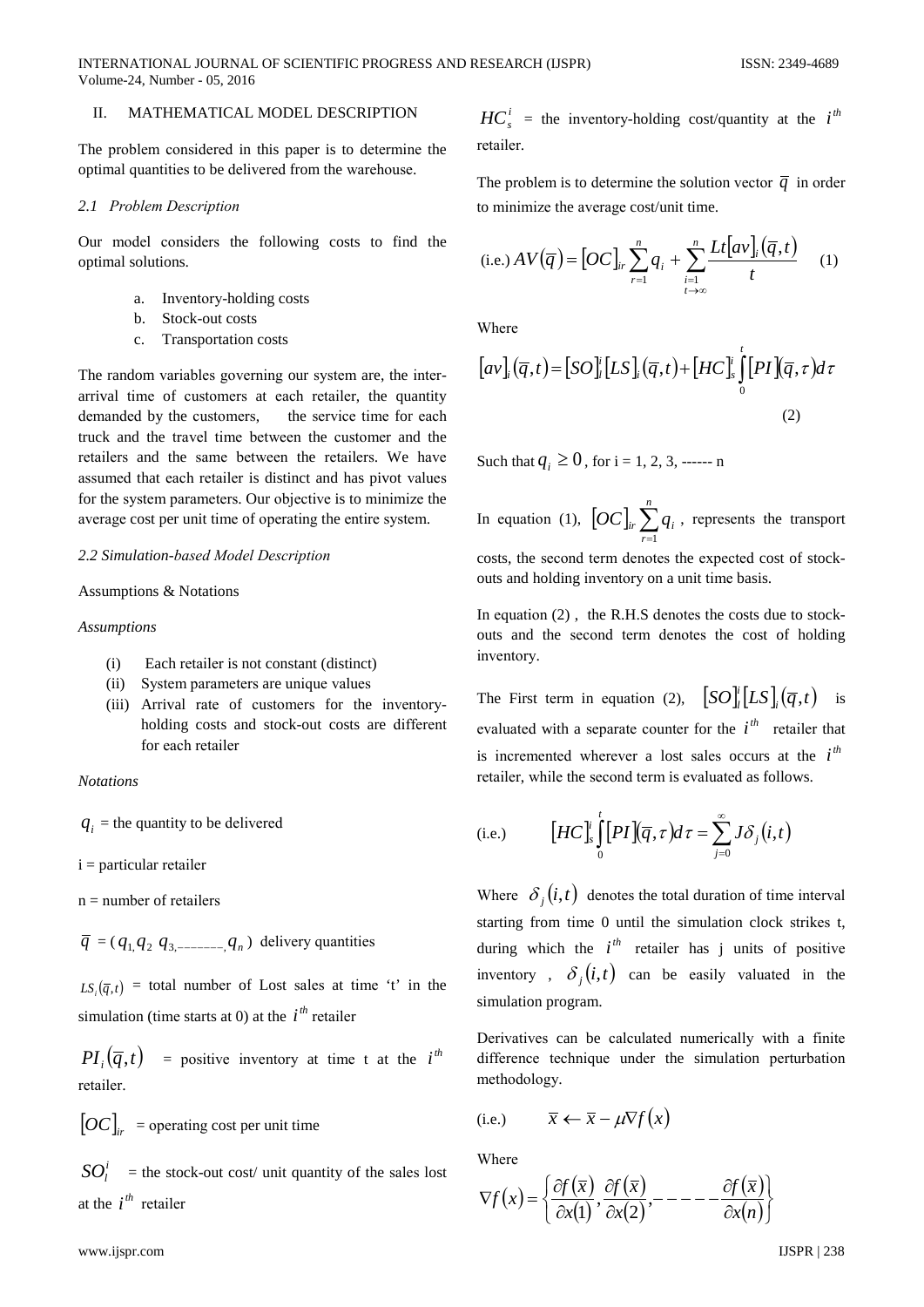INTERNATIONAL JOURNAL OF SCIENTIFIC PROGRESS AND RESEARCH (IJSPR) Volume-24, Number - 05, 2016

In the finite difference method, the gradient is calculated numerically. By using the central difference formula we can easily obtain the gradient numerical results.

(i.e.) 
$$
\frac{\partial f(w)}{\partial x} = \frac{f(a+h) - f(a-h)}{2h}
$$

In the above, the simulator has to run twice for each decision variable in every iteration of the search algorithm - once to calculate  $f(a+h)$  and once to calculate  $f(a-h)$ . Thus the simulator has to be run 2n times if n denotes the number of decision variables. Then as n increases the number of runs of the simulator also increases and consequently, the computational increases considerably. By simulation-based optimization, the algorithm is a stochastic search algorithm.

#### ORIGINAL SIMULATION ALGORITHM III.

Put K=1, in the solution vector in the  $K^{th}$ Step I: iteration. The process will stop when the step size  $\mu$ becomes smaller than a pre-determined value  $\mu_{\min}$ . Then define a sequence  $C^{K} = \frac{1}{K^{\xi}}$ , We will fix  $\xi$  a value,  $\xi \in (0,1)$ 

Define U and V such that,  $0 < U < 1$ ,  $0 < V < 1$  and V <  $\mathbf U$ 

Compute the values of h(i) by using the Step II : following formula  $h(i) = D(i)C^{K}$ 

Step III : Compute  $f(\overline{x}^K + \overline{h})$  and  $f(\overline{x}^K - \overline{h})$  by using the following process, where

(i.e.) 
$$
f\left(\overline{x}^K + \overline{h}\right) =
$$

$$
f[(x^{k}(1) + h(1), x^{k}(2) + h(2) + - - - - + x^{k}(n) + h(n))]
$$

$$
f(\overline{x}^{K} - \overline{h}) =
$$
  

$$
f[(x^{K}(1) - h(1), x^{K}(2) - h(2), - - - - - -x^{K}(n) - h(n))]
$$

Step IV : Consider the partial derivatives

$$
\frac{\partial f(\overline{x}^K)}{\partial x^K(i)} = \frac{f(\overline{x}^K + \overline{h}) - f(\overline{x}^K - \overline{h})}{2h(i)} \text{, by}
$$

putting  $i=1, 2,$  ------------n.

Step V: Compute  $\overline{y}$  using the following method

$$
\overline{y} \leftarrow x^{K}(i) - \mu \frac{\partial f(\overline{x}^{K})}{\partial x^{K}(i)}
$$
, for i=1,2,........n.

Step VI: If  $f(\overline{y}) < f(\overline{x}^K)$ , then construct  $\overline{x}^{K+1} = \overline{y}$ , and  $\mu \leftarrow \mu R_1$ , otherwise go to Step I

Step VII : Increase K by 1, then form  $\bar{x}^{K+1} = \bar{x}^K$ and extend  $\mu$  from  $\mu \leftarrow \mu R$ ,

Step VIII : If  $\mu \le \mu_{\min}$ , then stop the procedure. Otherwise continue from step II.

From the above procedure, we used the simulation based optimization which response surfaces on smaller versions of the problem with retailers. We generated the cost of running the system (for a given set of parameter) using the neural network.

The values of the coefficient of determinant are provided in the following tables.

Table :1 The values of parameters used for each system.

|              |      | System $C_S^1$ $C_S^2$ $C_l^1$ $C_l^2$ $\lambda_1$ $\lambda_2$ |                 |     |    |  |
|--------------|------|----------------------------------------------------------------|-----------------|-----|----|--|
| $\mathbf{1}$ | 0.02 | $0.008$ 4.0 4.2 120                                            |                 |     | 80 |  |
| 2            | 0.02 |                                                                | $0.008$ 2.5 2.3 | 60  | 65 |  |
| 3            | 0.02 | 0.008                                                          | 3.0 2.8         | 120 | 80 |  |
| 4            | 0.02 | 0.008                                                          | 3.0 2.8         | 60  | 65 |  |
|              |      |                                                                |                 |     |    |  |